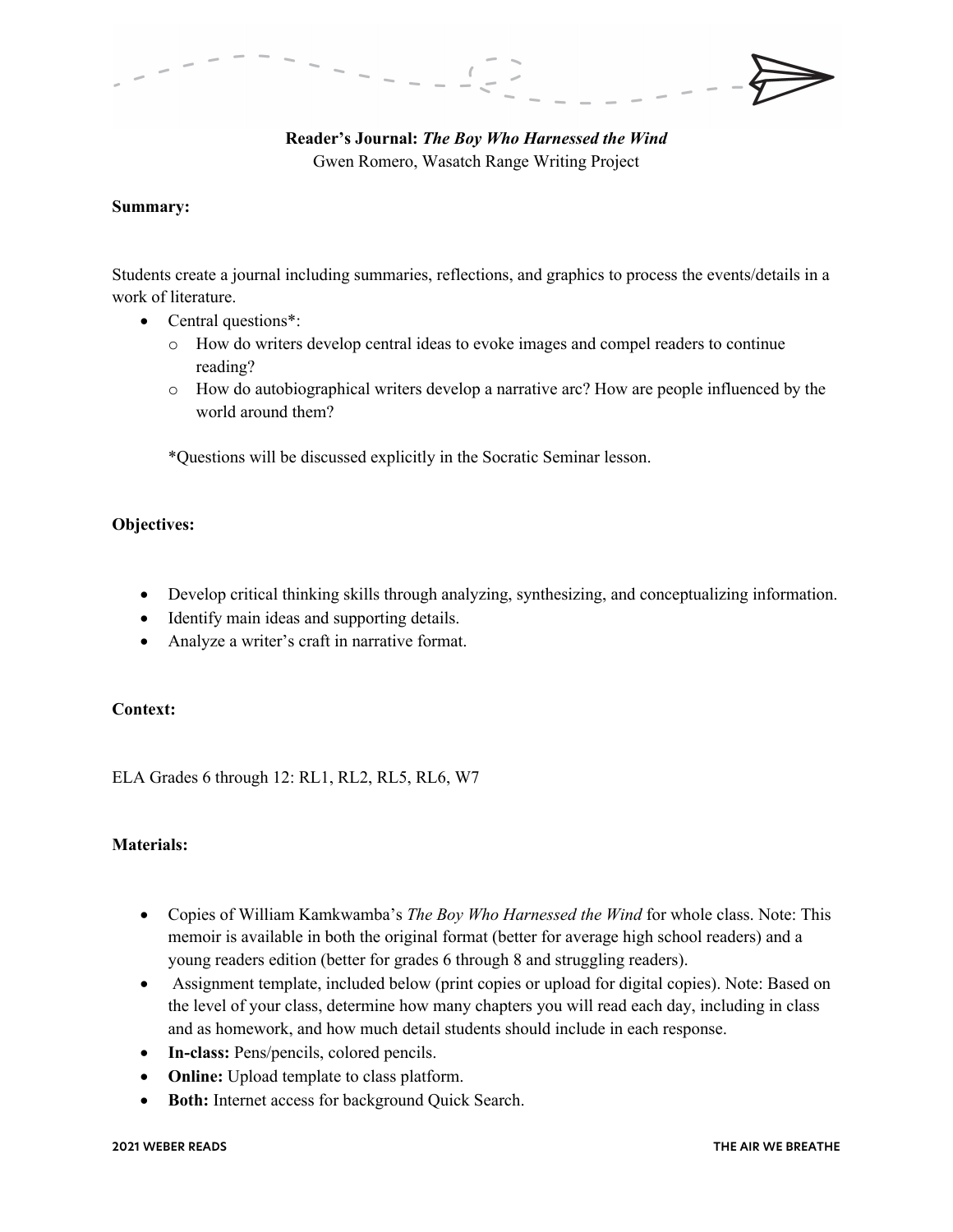## **Time Span:**

Approximately three weeks

## **Procedures:**

#### **Day 1:**

- 1. Distribute Reader's Journal and divide students into groups of four.
- 2. Preview Task 1 and have the members of each group pick a topic to Search and Share—each student searches one topic and shares the information with the rest of the group. Allow approximately 15 minutes.
- 3. Call on students to share with the whole class; give everyone the opportunity to complete notes in Task 1.
- 4. Discuss the context of this work and this writer's background experiences that contrast with our experiences.
- 5. Review *memoir* and *autobiography*; clarify that this work is a memoir.
- 6. Distribute and introduce the book; preview Task 2 of the reader's journal with the class.
- 7. Begin reading the Prologue and Chapter One with the class. Have students mark their places when you reach the end of the first chapter or have 5 minutes remaining of class time.
- 8. Together, identify main ideas so far; help students separate main ideas from supporting ideas. Model writing clear, concise details, including specific names. Students should finish Chapter One and Entry 1 before the next class.\*

\***Note**: Adjust timeline based on level of average readers in the class and whether you are on a daily schedule or block.

## **Days 2 through \_\_\_\_\_\*:**

- 1. Have students share entries, leading into class discussion. Online/virtual students may be partnered with another online student via your school's online discussion platform option (Groups or Discussion in Canvas, Meet in Google Classroom, etc.)
- 2. Have students add response in Discussion 1.
- 3. Continue daily with journal sharing and discussion until finished with book

#### **\*Notes**:

- Actual number of days depends on the average reading level of your class and your schedule: for grades 6 through 8 or struggling readers, you may want to read a chapter per day; for grades 9 through 12, you may want to read multiple chapters, especially if you are on a block schedule.
- I check journals half-way through the unit and at the end of the unit to encourage students to stay current on entries. Journals are graded on the quality and depth of responses to the literature; the quality of the graphic—thoughtful, appropriate, and aesthetics; and the additional notes from class discussion. For struggling readers, I give sections of the journal at a time, not the whole journal at once.
- I also give quizzes on the reading, usually every two or three chapters.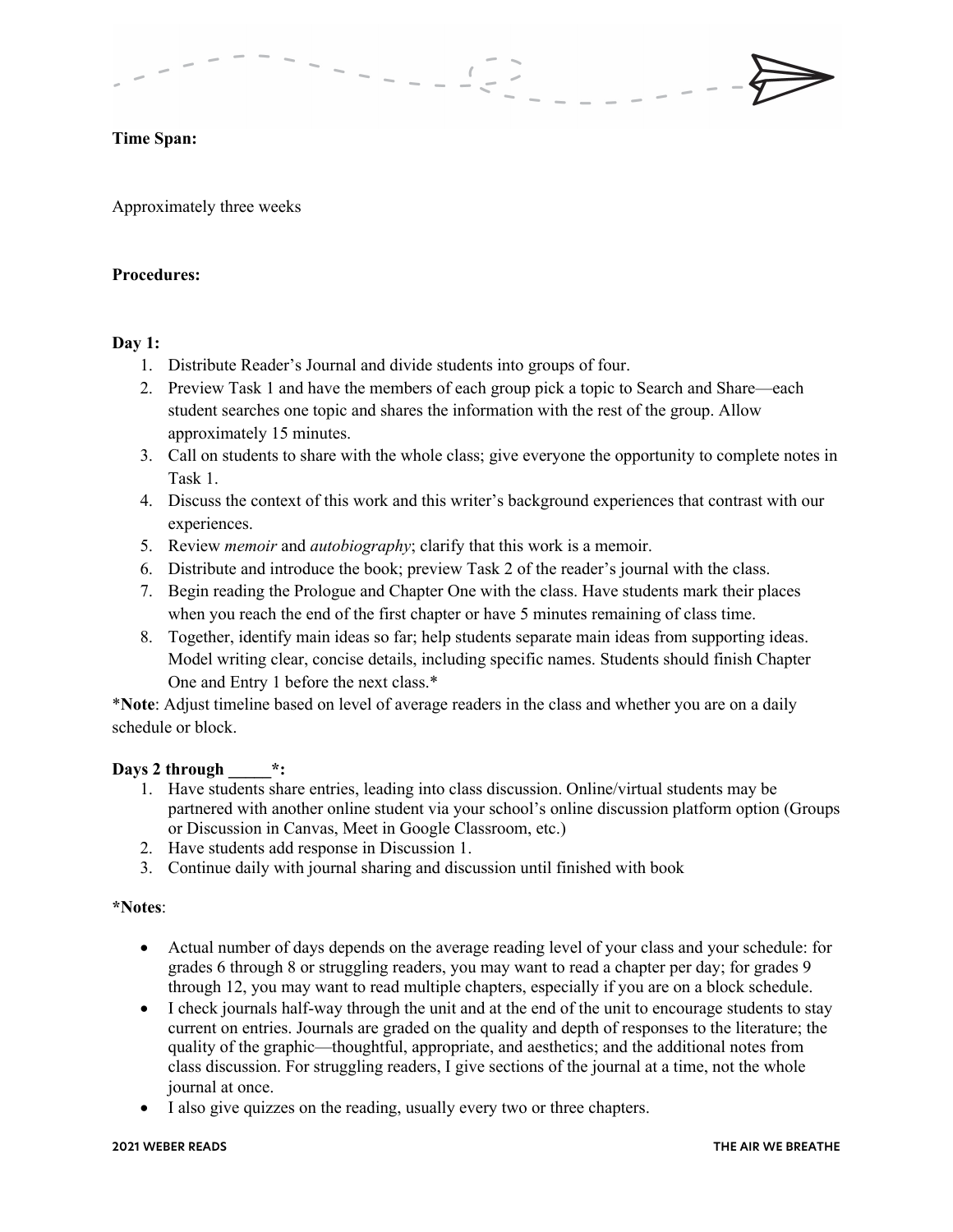#### **Follow-up and Extensions:**

(See additional lessons.) Socratic Seminar Mini-research project (cross-curricular) T.E.D. style talk (cross-curricular)

#### **Rationale:**

Students need to practice processing their own responses to informational and literary works in addition to their need to practice reading for specific information and paying attention to details and writing as a craft. Also, graphic organizers are user friendly for both students in developing skills and teachers in easily assessing skills.

**Contact information:** gromero@morgansd.org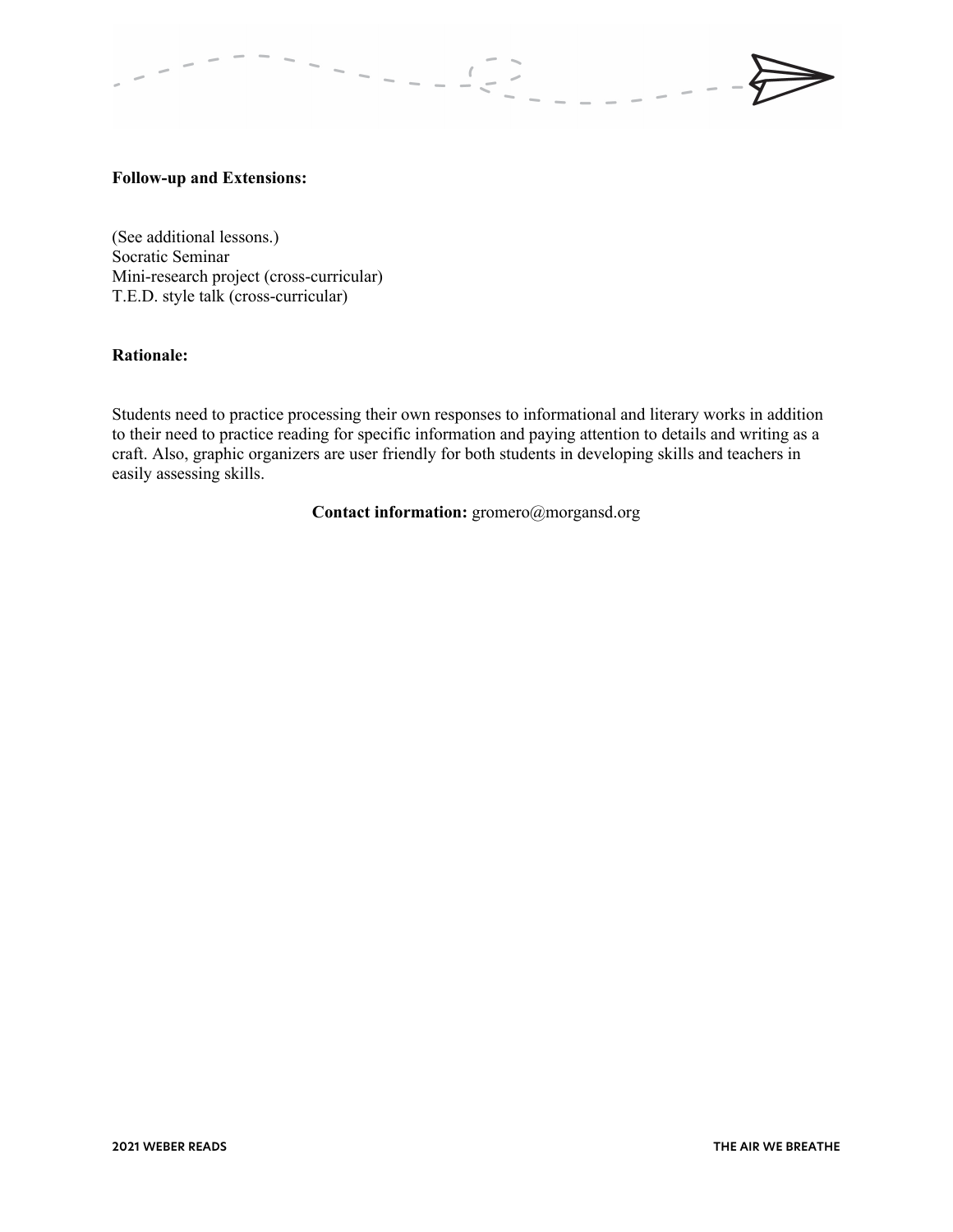# **Your name:**

| Reader's Journal: William Kamkwamba—The Boy Who Harnessed the Wind |        |                      |        |
|--------------------------------------------------------------------|--------|----------------------|--------|
| First journal check:                                               | (date) | Final journal check: | (date) |
| Each class day, I must read                                        |        | chapter(s)           |        |

# **Task 1: Background Quick Search**

Assign a member of your group to *Search* each topic below (Google, Yahoo, etc.) and to *Share* the information with the group. Make sure that you have specific details for each topic by the end of this activity.

| Who is William Kamkwamba? Include essential                                                                                                                                                            | What's up with Malawi? Where is it? What are some                                                                                                     |
|--------------------------------------------------------------------------------------------------------------------------------------------------------------------------------------------------------|-------------------------------------------------------------------------------------------------------------------------------------------------------|
| details about his background/life. Also, show your                                                                                                                                                     | essential historical and cultural details-versus our                                                                                                  |
| group a photo of Kamkwamba.                                                                                                                                                                            | country. Show your group Malawi on a world map.                                                                                                       |
| What is a drought? How does a desert differ from a<br>drought? What makes a drought a natural disaster?<br>How do droughts affect people—minor and major<br>impacts? Show your group a relevant photo. | What are 3 different types of windmills? What key<br>components do all 3 share? What is the purpose of<br>each? Show your group a photo of each type. |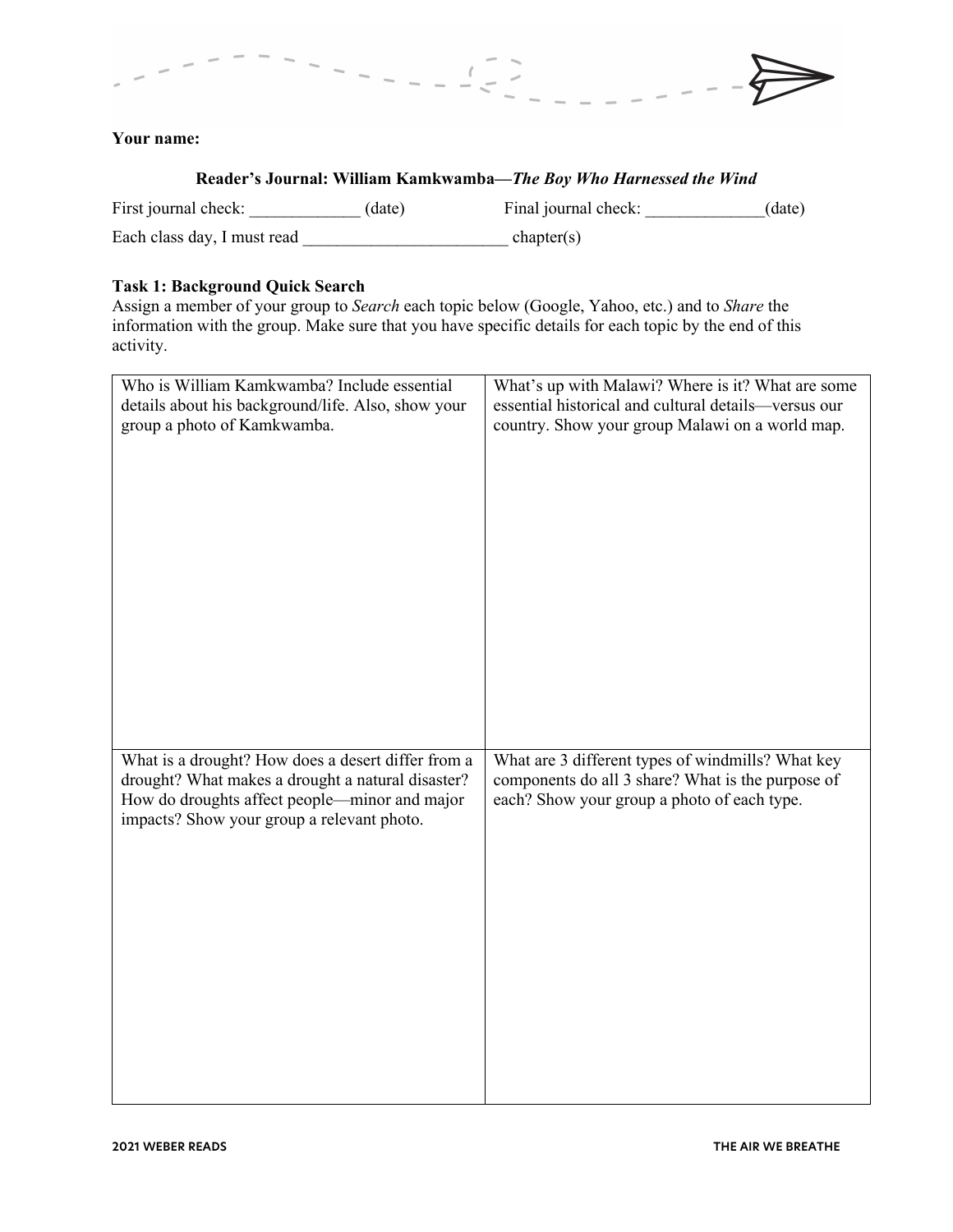## **Task 2: Journal Entries.**

First, explain the difference between the following genres:

*autobiography*

*memoir*

Which genre is the book we are about to read, and why does that matter?

**Assignment:** Complete the Entry for each chapter/section; be ready to share your responses. Remember to be precise (names, descriptions, etc.) and concise (direct, active voice, not wordy). We will do the Discussion together in class.

**Entry 1:** Prologue and Chapter One, "When Magic Ruled the World"

| Your thoughts: What was interesting, | Add a graphic: photo, image, key words, etc. Be |
|--------------------------------------|-------------------------------------------------|
| compelling, or unique, and why?      | prepared to explain/defend your choice.         |
|                                      |                                                 |
|                                      |                                                 |
|                                      |                                                 |
|                                      |                                                 |
|                                      |                                                 |
|                                      |                                                 |
|                                      |                                                 |
|                                      |                                                 |
|                                      |                                                 |
|                                      |                                                 |
|                                      |                                                 |
|                                      |                                                 |
| Main ideas/events/details:           | Discussion: Add notes/thoughts/your response to |
|                                      | class discussion about this section.            |
|                                      |                                                 |
|                                      |                                                 |
|                                      |                                                 |
|                                      |                                                 |
|                                      |                                                 |
|                                      |                                                 |
|                                      |                                                 |
|                                      |                                                 |

What does the title of Chapter One, "When Magic Ruled the World," suggest about Kamkwamba's perception of his childhood? And, how does it "set up" the rest of the memoir?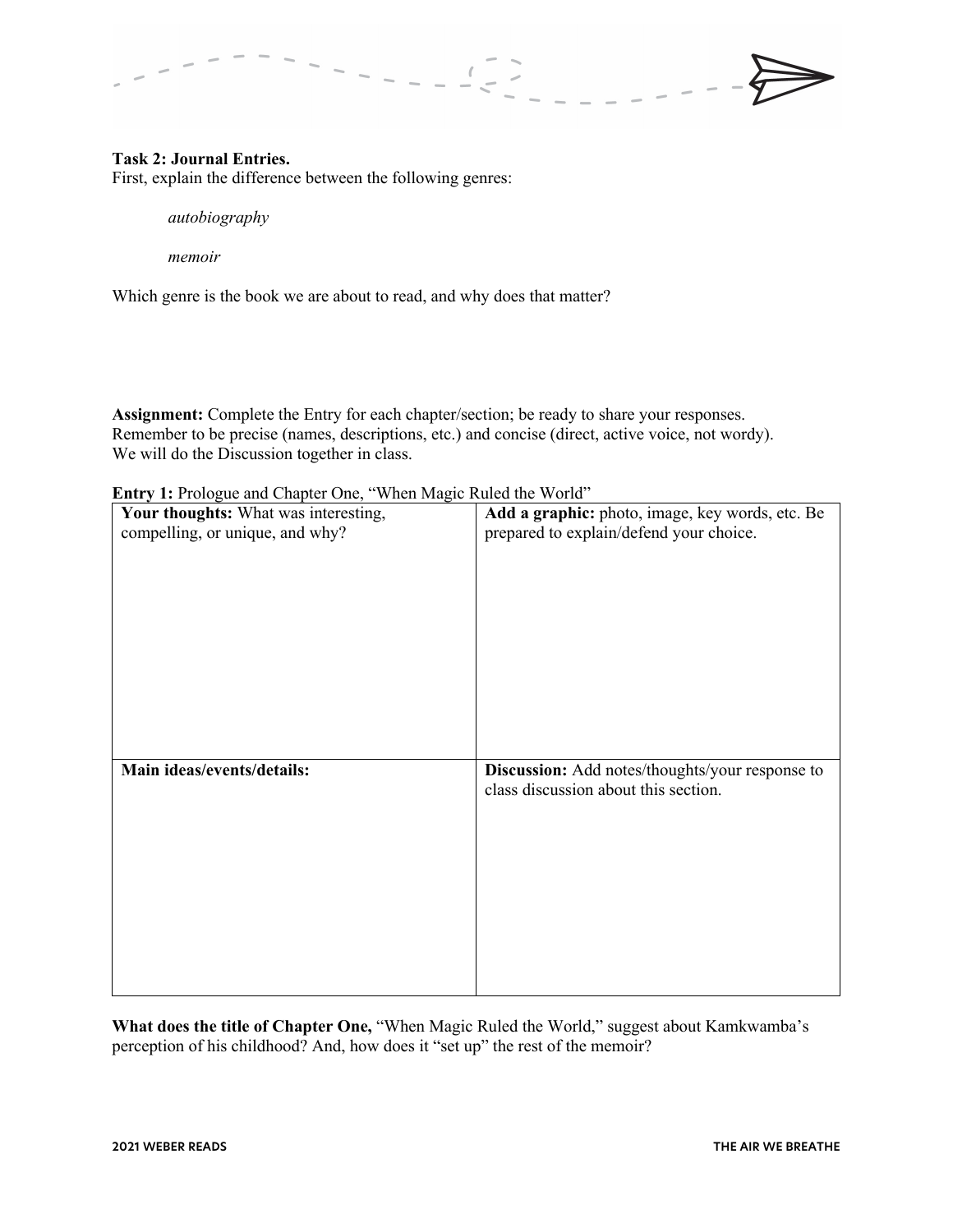

# **Entry 2:** Chapters 2 & 3

| Your thoughts:             | Add a graphic: |
|----------------------------|----------------|
|                            |                |
|                            |                |
|                            |                |
|                            |                |
|                            |                |
|                            |                |
|                            |                |
|                            |                |
|                            |                |
| Main ideas/events/details: | Discussion:    |
|                            |                |
|                            |                |
|                            |                |
|                            |                |
|                            |                |
|                            |                |
|                            |                |
|                            |                |

## **Entry 3:** Chapters 4 & 5

| Your thoughts:             | Add a graphic: |
|----------------------------|----------------|
|                            |                |
|                            |                |
|                            |                |
|                            |                |
|                            |                |
|                            |                |
|                            |                |
|                            |                |
|                            |                |
|                            |                |
|                            |                |
| Main ideas/events/details: | Discussion:    |
|                            |                |
|                            |                |
|                            |                |
|                            |                |
|                            |                |
|                            |                |
|                            |                |
|                            |                |
|                            |                |
|                            |                |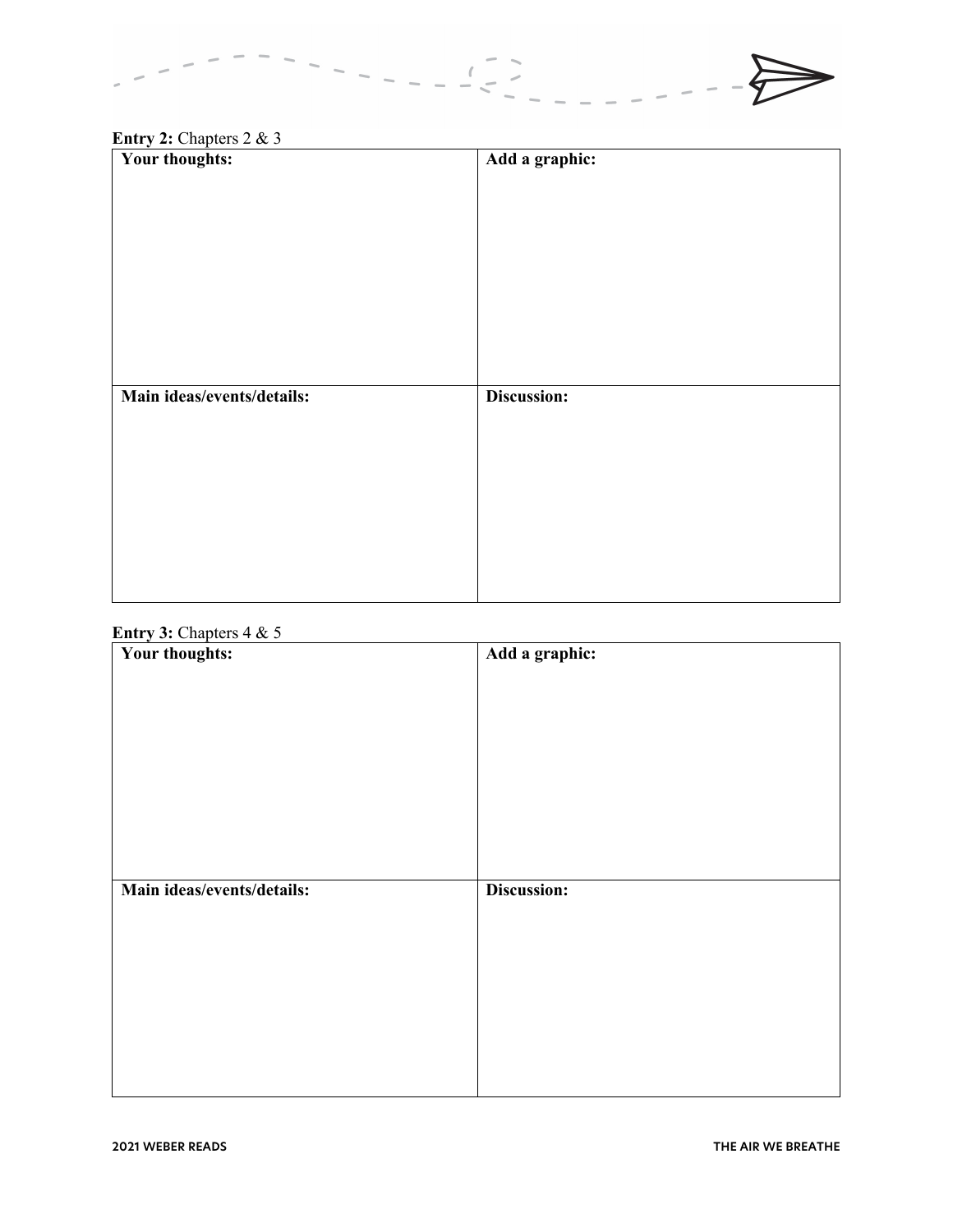

# **Entry 4:** Chapters 6 & 7

| Your thoughts:             | Add a graphic: |
|----------------------------|----------------|
|                            |                |
|                            |                |
|                            |                |
|                            |                |
|                            |                |
|                            |                |
|                            |                |
|                            |                |
|                            |                |
| Main ideas/events/details: | Discussion:    |
|                            |                |
|                            |                |
|                            |                |
|                            |                |
|                            |                |
|                            |                |
|                            |                |
|                            |                |
|                            |                |

# **Entry 5:** Chapters 8 & 9

| $\frac{\text{m}}{\text{m}}$<br>Your thoughts: | Add a graphic: |
|-----------------------------------------------|----------------|
|                                               |                |
|                                               |                |
|                                               |                |
|                                               |                |
|                                               |                |
|                                               |                |
|                                               |                |
|                                               |                |
|                                               |                |
| Main ideas/events/details:                    | Discussion:    |
|                                               |                |
|                                               |                |
|                                               |                |
|                                               |                |
|                                               |                |
|                                               |                |
|                                               |                |
|                                               |                |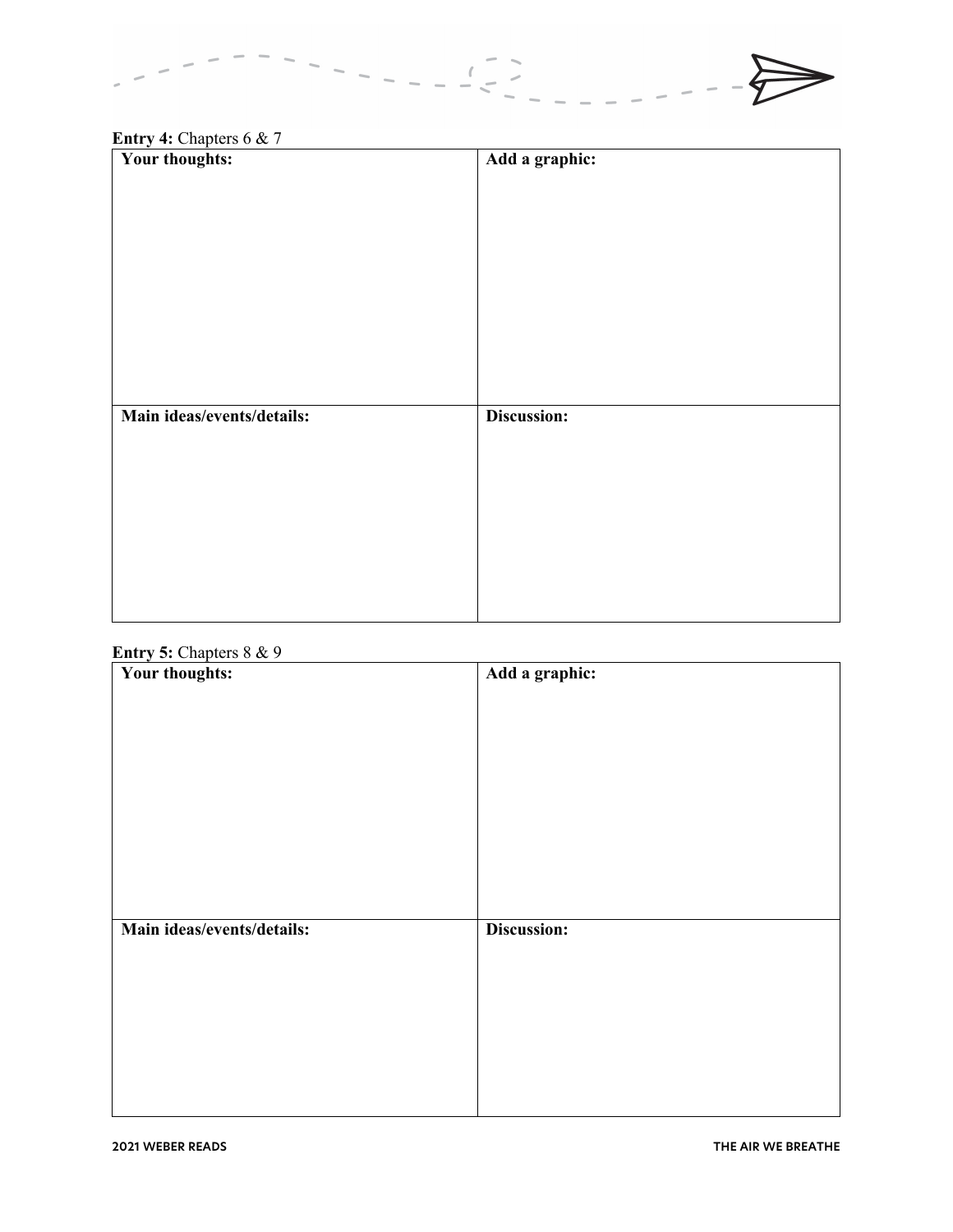

# **Entry 6:** Chapters 10 & 11

| Your thoughts:             | Add a graphic: |
|----------------------------|----------------|
|                            |                |
|                            |                |
|                            |                |
|                            |                |
|                            |                |
|                            |                |
|                            |                |
|                            |                |
| Main ideas/events/details: | Discussion:    |
|                            |                |
|                            |                |
|                            |                |
|                            |                |
|                            |                |
|                            |                |
|                            |                |
|                            |                |

# **Entry 7:** Chapters 12 & 13

| Your thoughts:             | Add a graphic: |
|----------------------------|----------------|
|                            |                |
|                            |                |
|                            |                |
|                            |                |
|                            |                |
|                            |                |
|                            |                |
|                            |                |
|                            |                |
| Main ideas/events/details: | Discussion:    |
|                            |                |
|                            |                |
|                            |                |
|                            |                |
|                            |                |
|                            |                |
|                            |                |